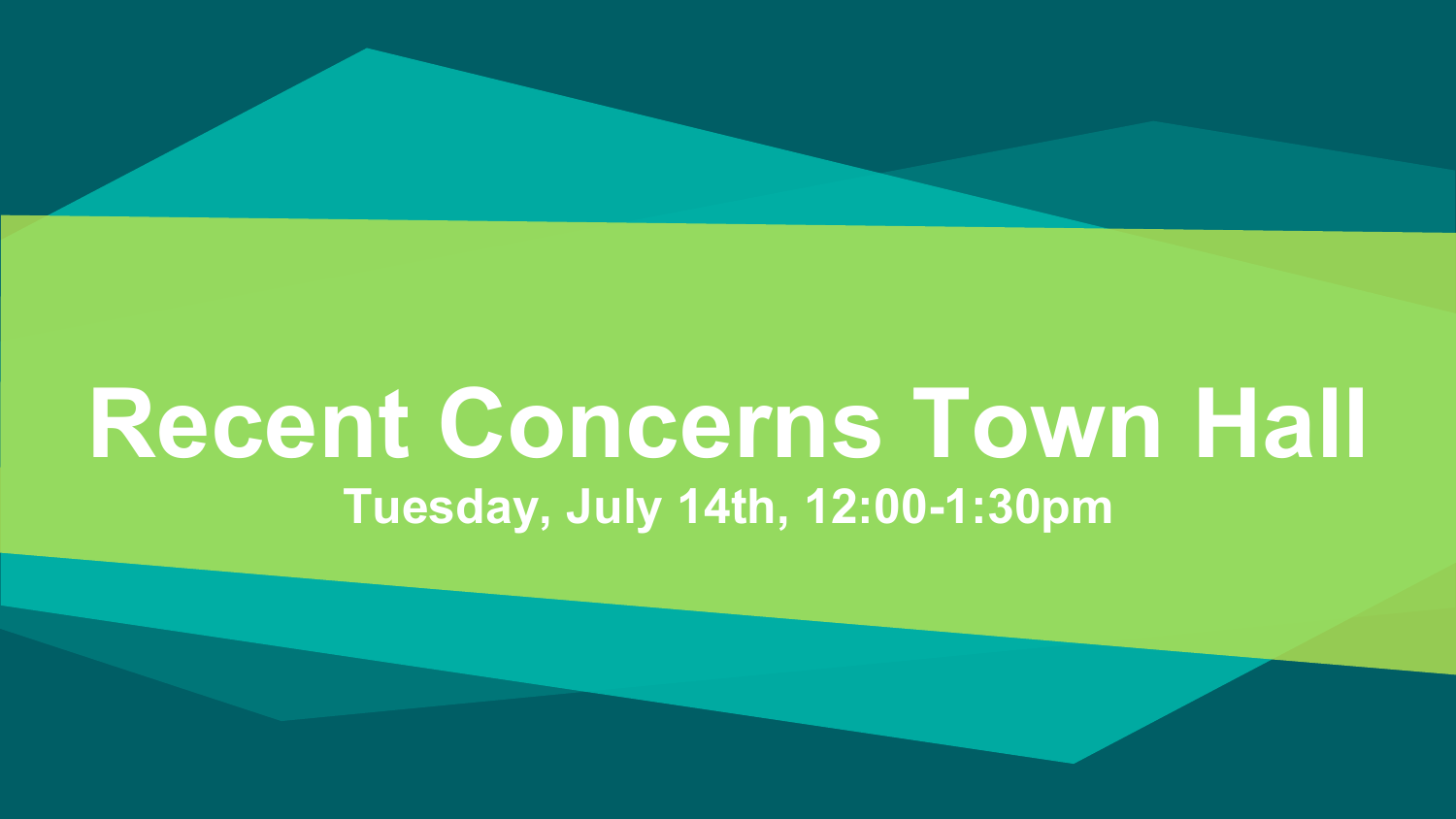## **Event Overview**

**12:00-12:05 Opening Remarks 12:05-12:35 Student Panel 12:35-1:00 Faculty/Staff Panel 1:00-1:25 Open Forum 1:25-1:30 Closing Remarks**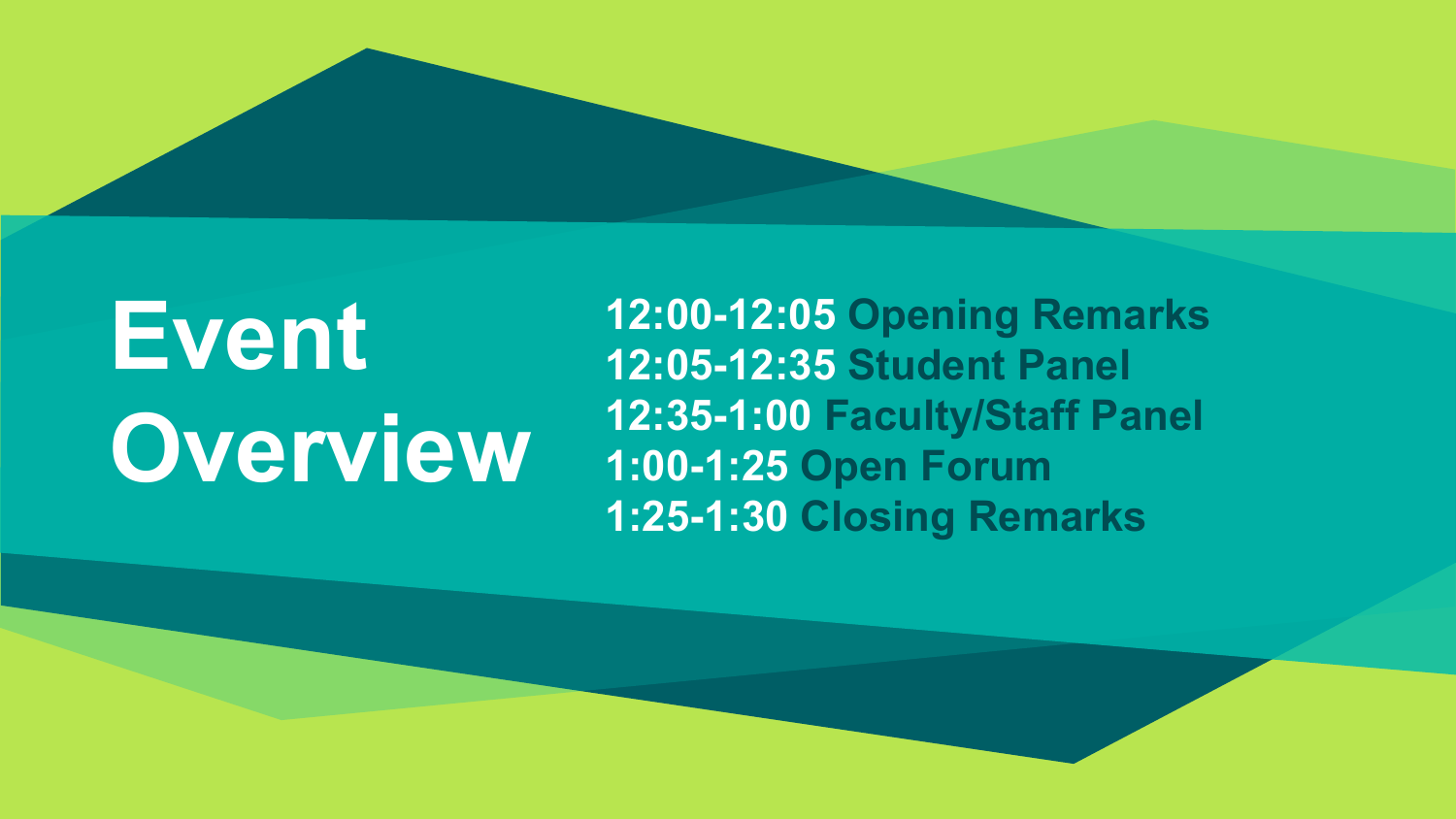

- ❖ *Tammy Williams, Transfer Student, Fund FHDA Students Campaign*
- ❖ *Idalia Lopez-Martinez, Puente*
- ❖ *Olivia Carvallo, Honors Institute, Humanities Mellon Scholar*
- ❖ *Murphy Song, Wellness Ambassador, International Student*
- ❖ *Leonardo Blas, Past ASFC President, Transfer & International Student*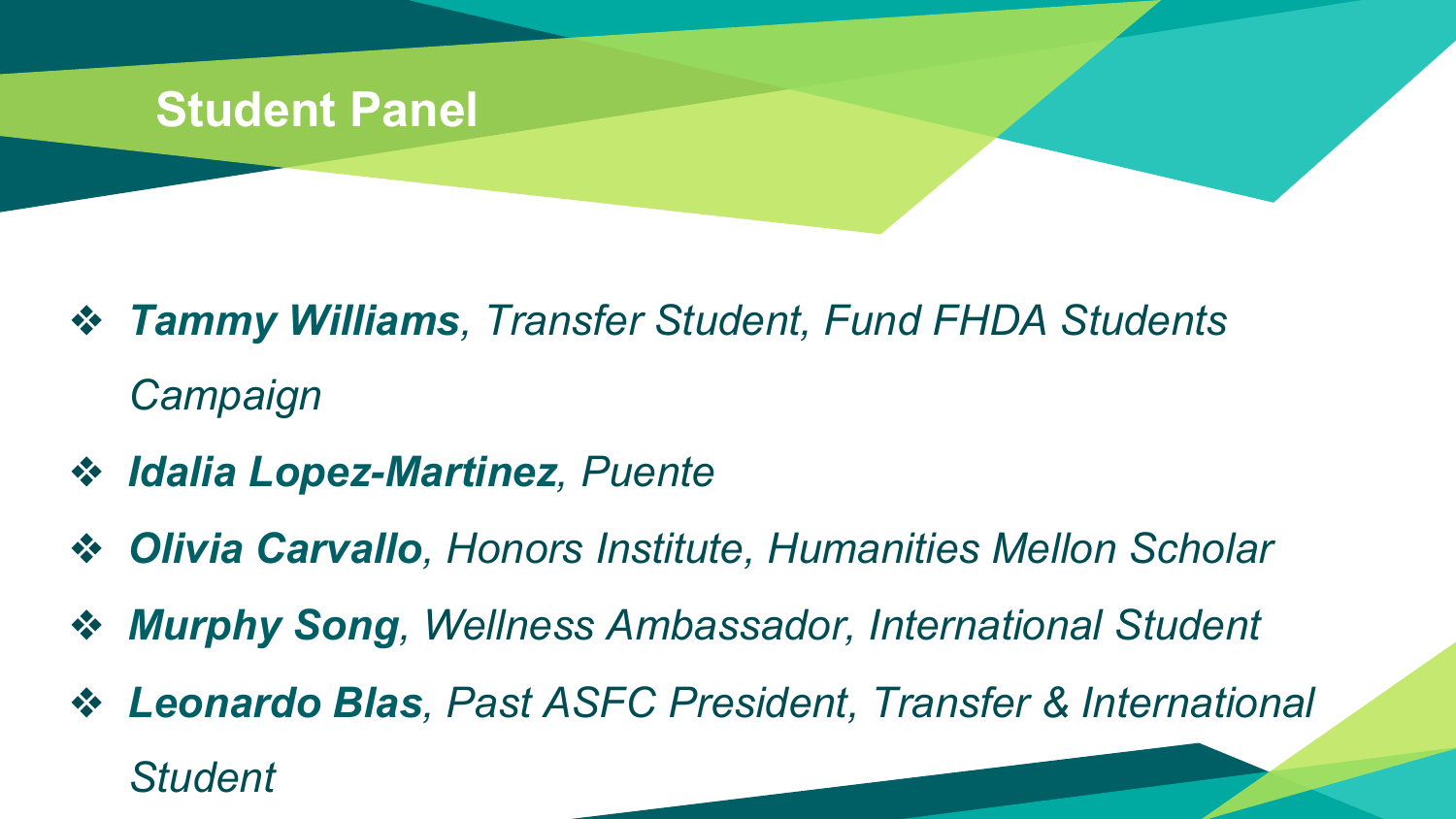**What are your thoughts on the Foothill-***De Anza Police Department? Have you or anyone you know had any encounters/ interactions with the FHDA district police department?*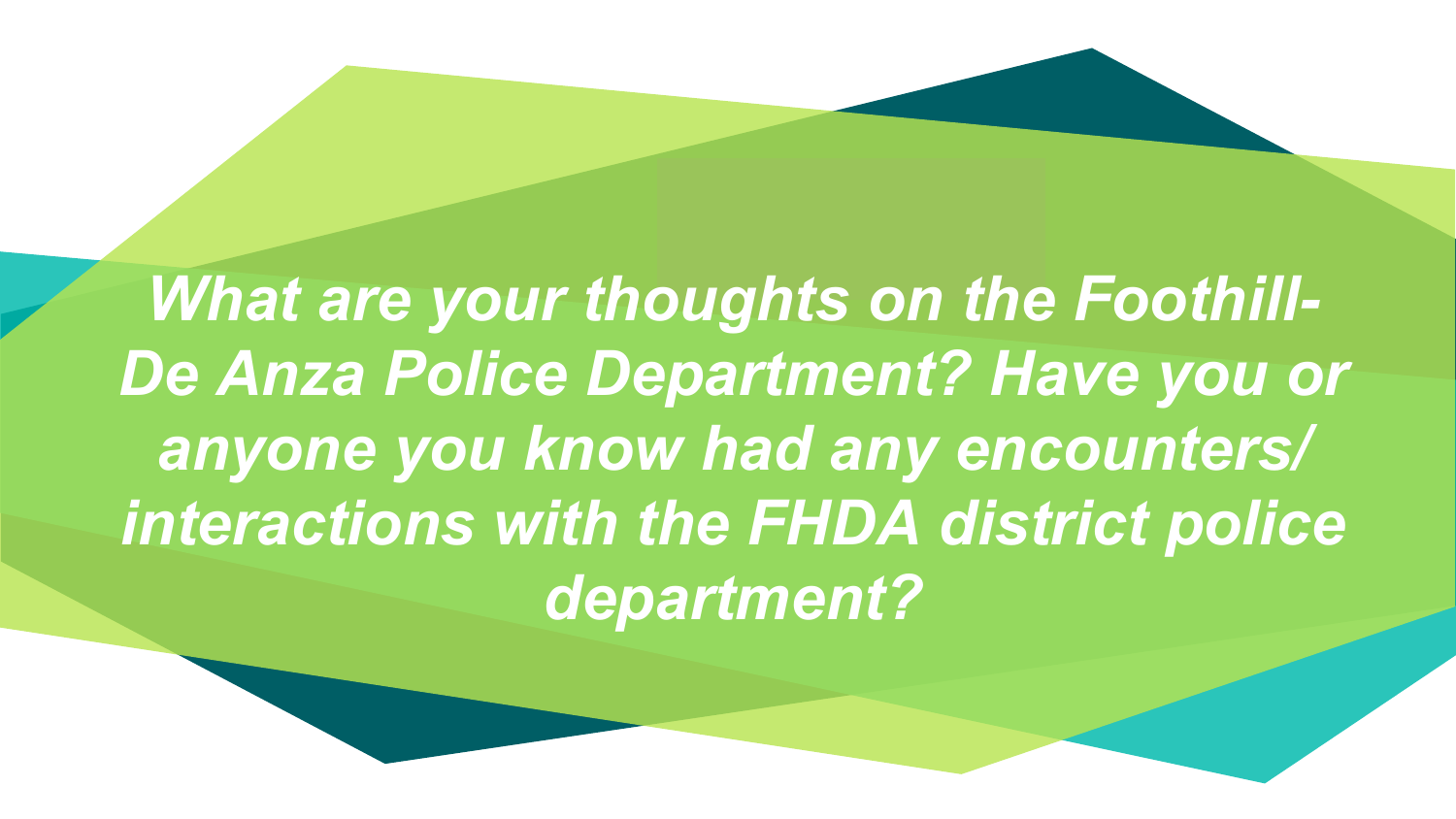#### *How has the recent ICE update affected you?*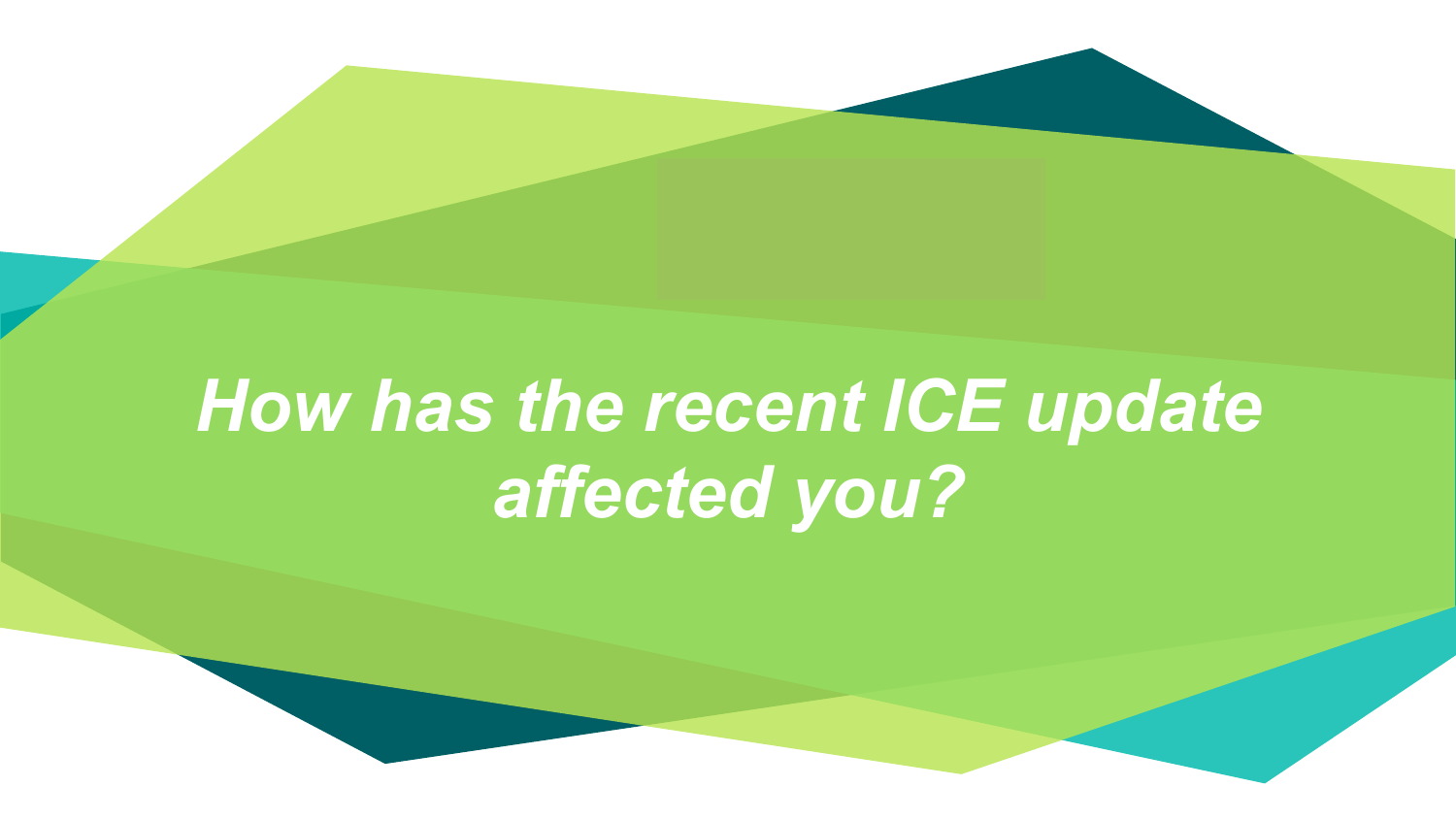*What are your concerns at this time regarding either the police and/or the ICE update? How would you like to be supported and what would you like to see?*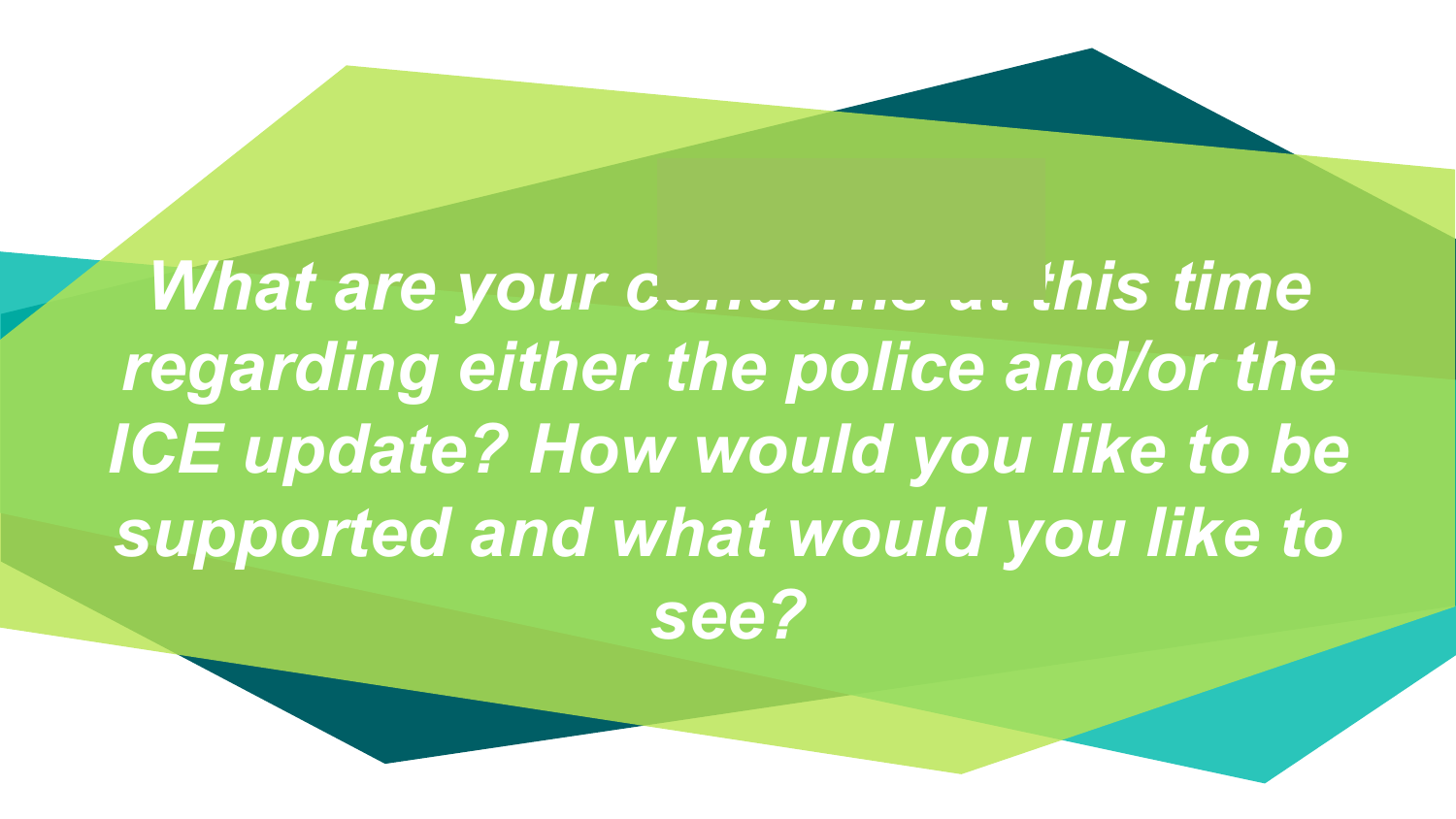#### **Faculty/Staff Panel**

- ❖ *Kimberly Escamilla, English professor*
- ❖ *Carolyn Brown, Digital Art & Design professor*
- ❖ *Amber La Piana, English professor*
- ❖ *Lark Cratty, Supervisor of International Programs*
- ❖ *Barbara Brown, Immigration Advisor*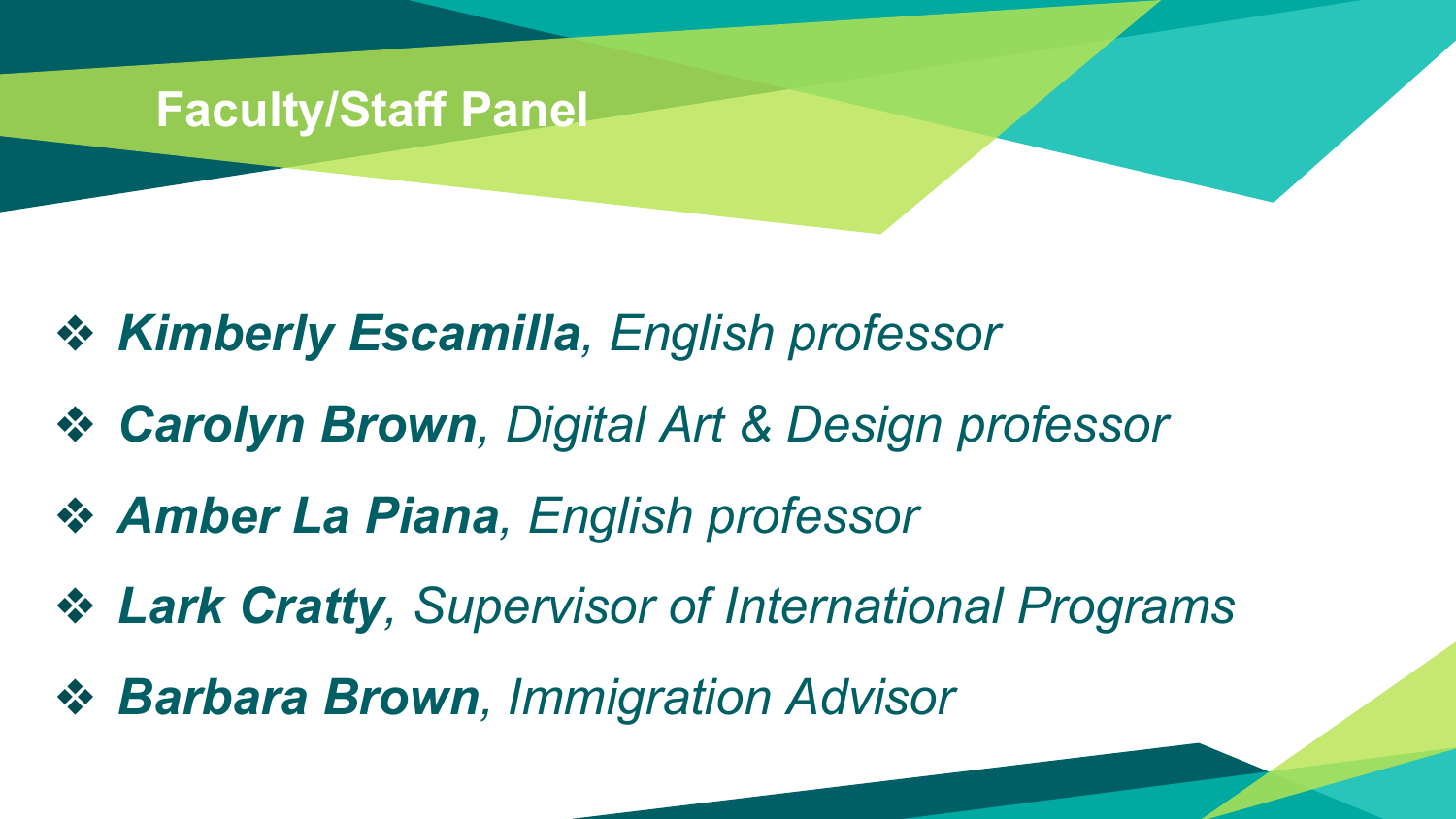**What are your thoughts on the Foothill-***De Anza Police Department? Have you or anyone you know had any encounters/ interactions with the FHDA district police department?*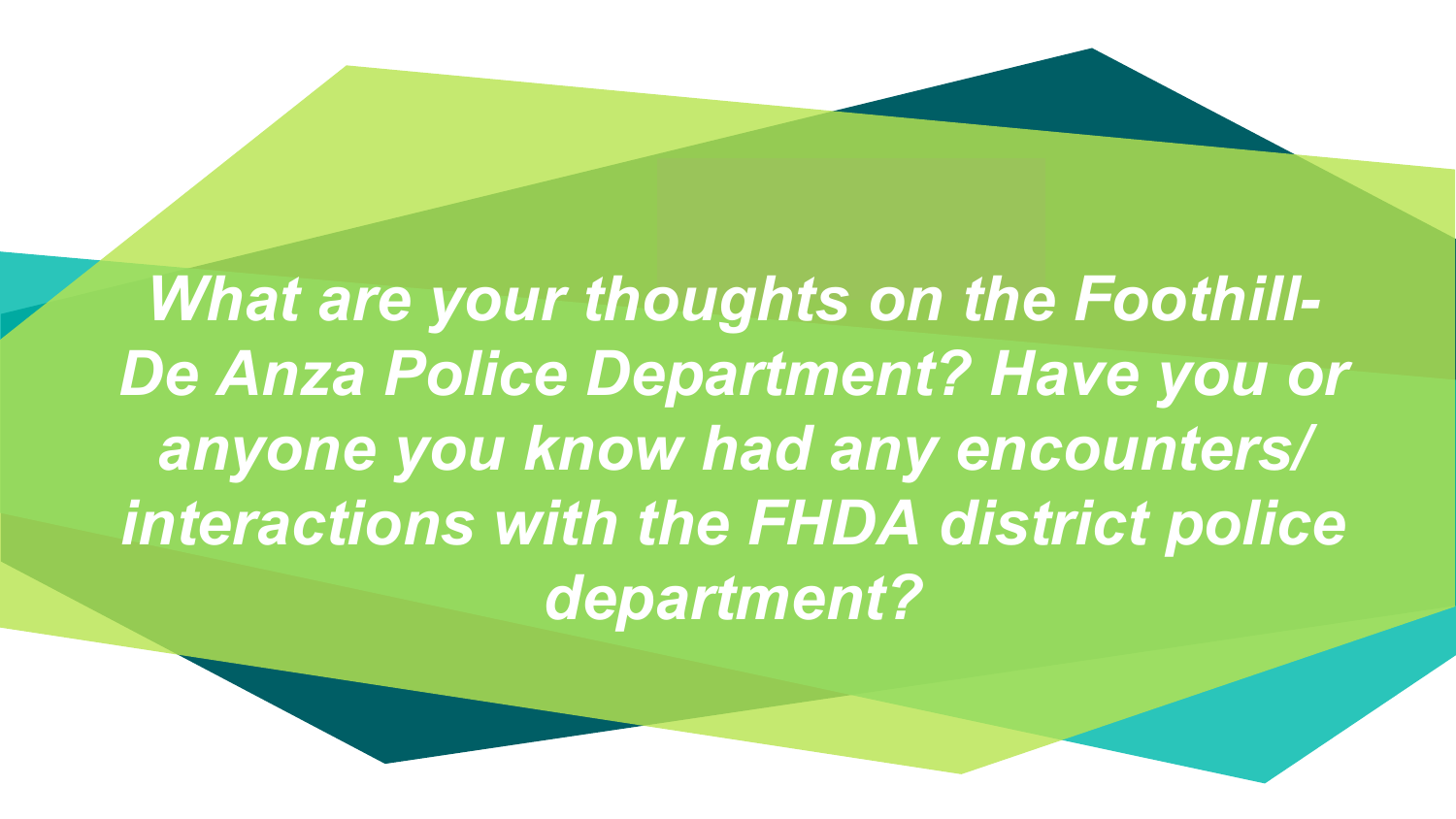### *How has the recent ICE update impacted your students?*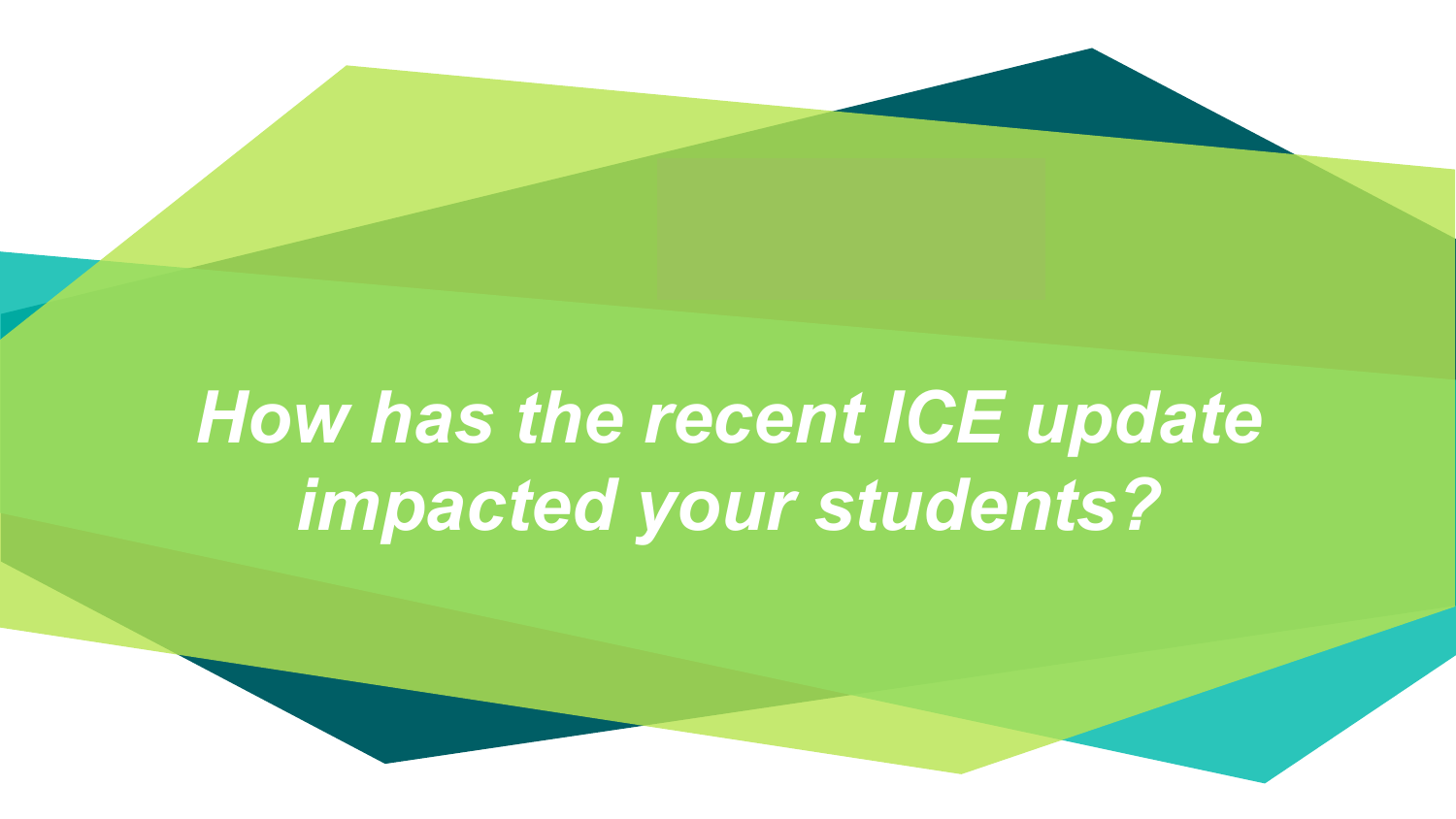**"** *What are your concerns at this time regarding either the police and/or the ICE update? How do you plan to support students?*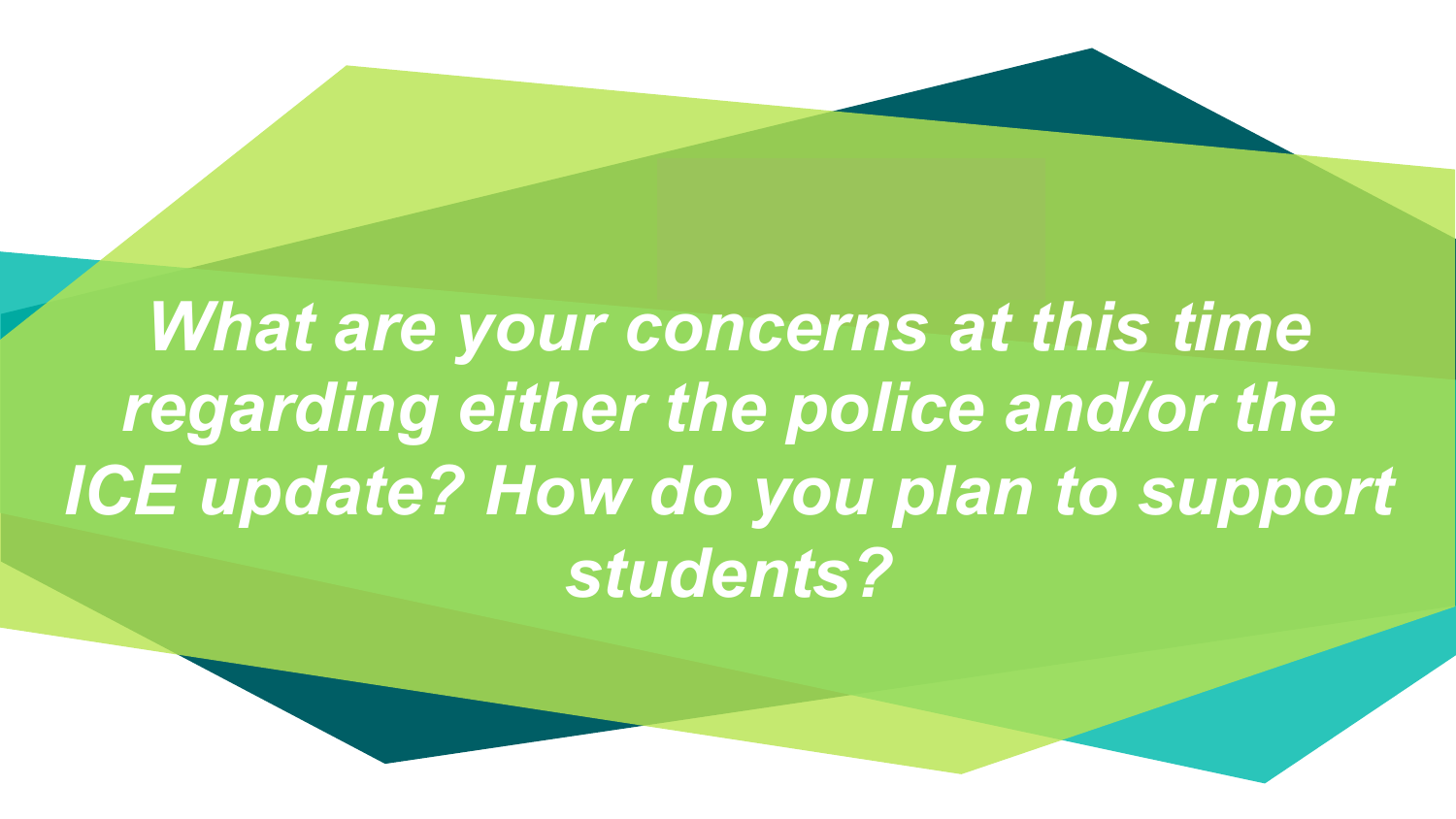# **Open Forum**

Audience members- feel free to ask questions, share stories, or contribute to the conversation how you like!